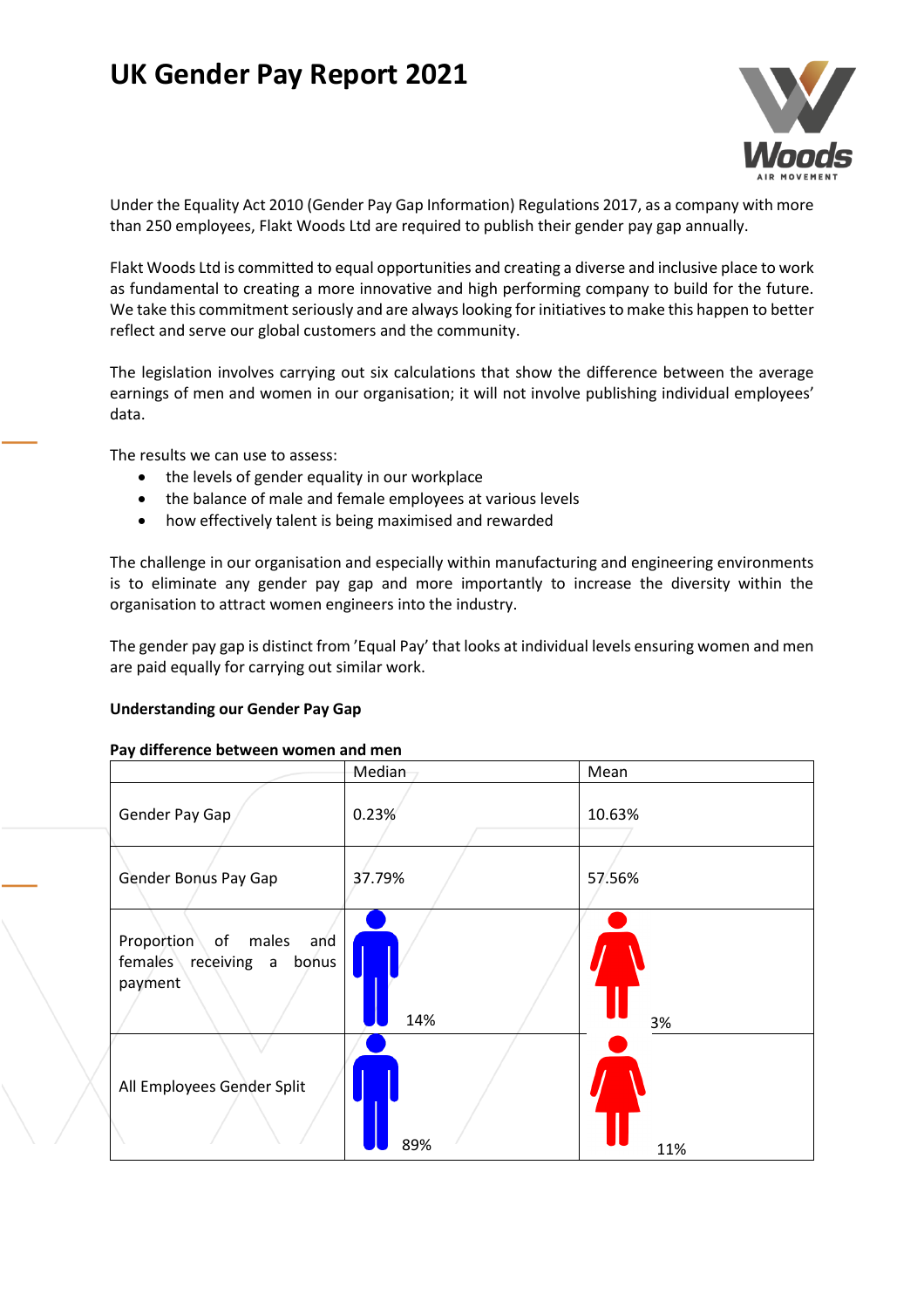## **UK Gender Pay Report 2021**



The table above shows our gender pay gap as a snapshot of the difference between the average hourly pay levels of all women compared to men, irrespective of their role in the organisation, expressed as a percentage of men's average pay. Pay includes basic pay, allowances and shift pay. Our figures represent the mean hourly pay for men is 10.63% greater than for females, significantly lower than the Office of National Statistics (ONS) Great Britain (England, Scotland and Wales) figure of 15.5% (2020 data). With regard to the median calculation, our figures show that women's median pay is 0.23% lower than men's.

The explanation of our gender pay gap data and the difference in average pay is due to more men in senior roles within the organisation. The median pay gap not being in favour of women indicates that the majority of women in the organisation are within mid-level roles, with men fulfilling more senior roles and an even higher number of the blue-collar roles within our manufacturing operations in the lower quartile.

Several senior roles in the organisation are eligible for a bonus payment and as indicated above there are more men than women in these senior positions. The Company also employs a significant amount of technical salespeople whose roles attract a commission scheme, and although a high percentage of these roles are carried out by men, due to the coronavirus pandemic no commission was awarded during the review period. Both factors contribute to the 57.56% average bonus pay gap.

The Company is confident that the gender pay gap is not indicative of different rates for men and women in equivalent roles, rather it is a result of the type of roles men and women undertake within the organisation and the salaries these roles attract.



#### **Pay Quartiles across men and women in the UK**

The charts above show the gender distribution between the four pay quartiles. The percentage split within each quartile is representative of the overall gender split in the organisation. However, there is a slightly higher percentage of women in the Upper Middle quartile compared to the other quartiles, reflecting the comment above that there are more women within middle level roles in the organisation.

### **Continuing Initiatives to take action**

The Company's gender pay gap at 11% being women is the same average for the manufacturing and engineering industry, cited in the "Skills and Demands from Industry 2017 Survey" published by the Institution of Engineering & Technology. This average and the lack of change in 4 years indicates more still needs to be done to broaden diversity not only in our Company but in our industry as a whole. More progress is to be made and we remain committed to attract more women into our company and the industry, more specifically into engineering and sales pathways.